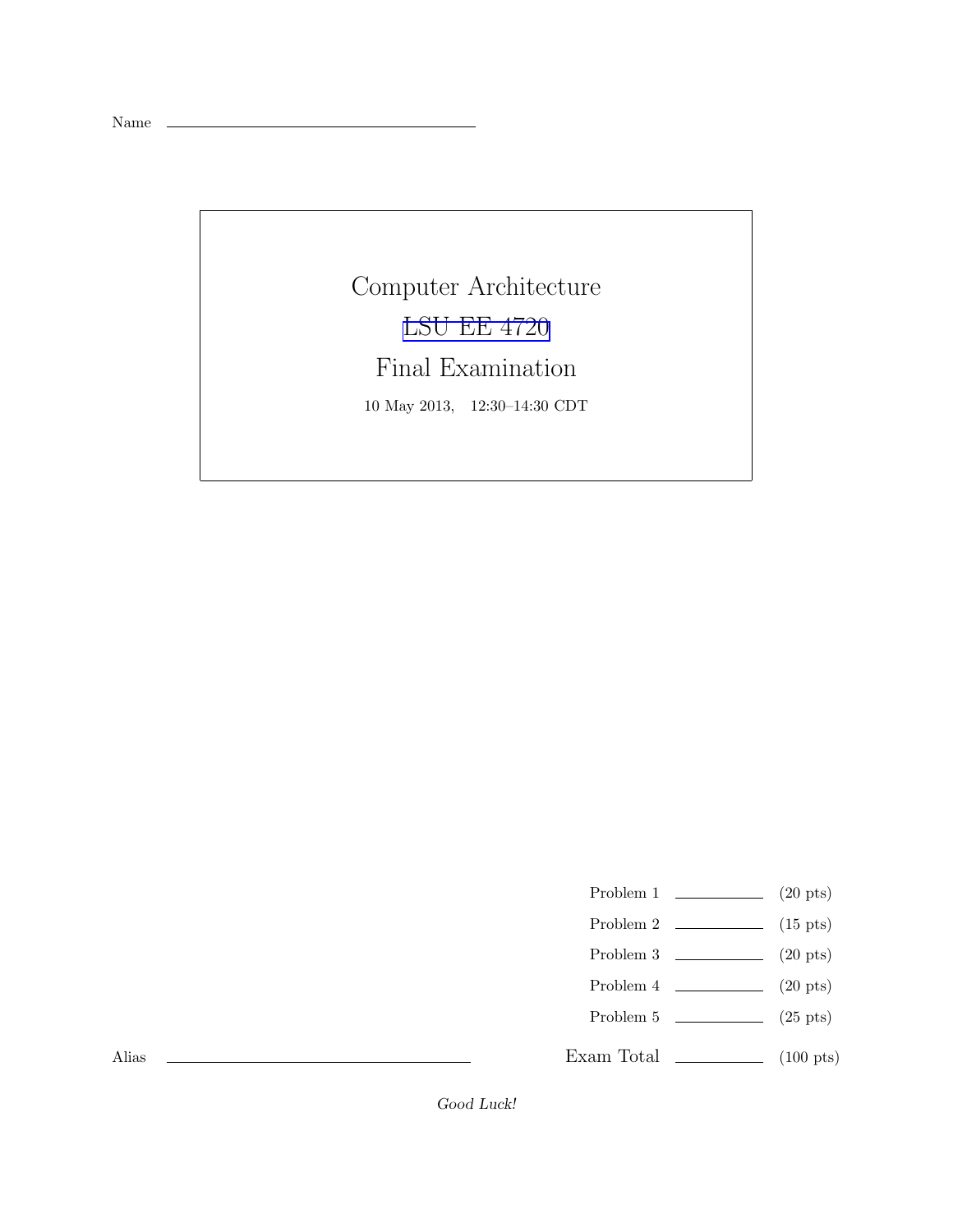Problem 1: (20 pts) The MIPS implementation below includes a two-stage integer multiply unit (Y1 and Y2) for the mult instructions, similar to the MIPS implementation covered in Homework 4. Some wires are labeled with cycle numbers and values that will then be present. For example,  $|c5:14|$  indicates that at cycle 5 the pointed-at wire will hold a 14. Other wires just have cycle numbers, indicating that they are used in that cycle. Note that instruction addresses are provided.

- Write a program consistent with these labels.
- All register numbers and immediate values can be determined.

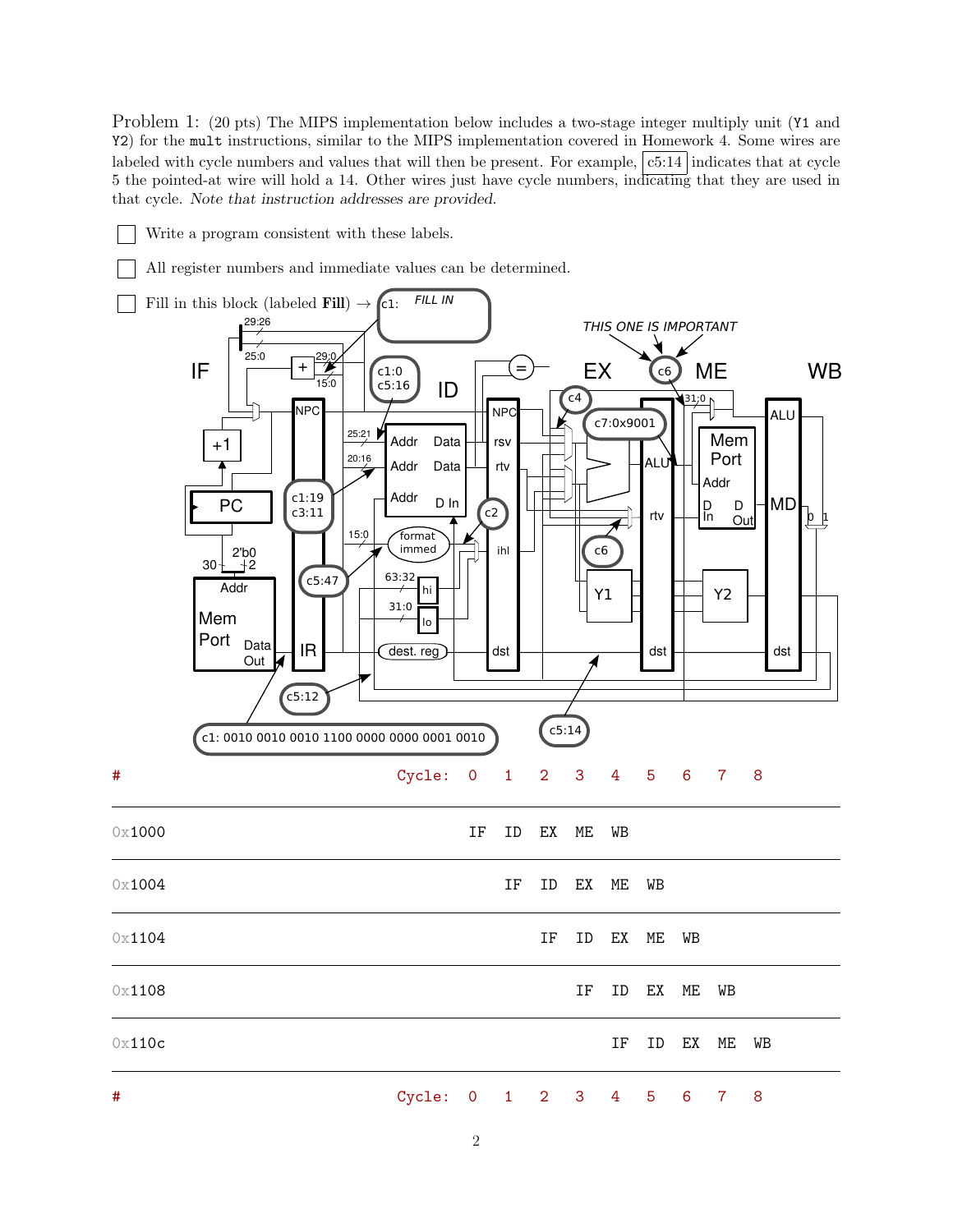Problem 2: (15 pts) Illustrated below is a 2-way superscalar MIPS implementation. Design the hardware described below. You can use the following logic blocks (with appropriate inputs) in your solution: The output of logic block isALU is 1 if the instruction's result is computed by the integer ALU. The output of logic block  $rtsrcs$  is 1 if the instruction uses the rt register as a source. The output of logic block isLoad is 1 if the instruction is a load.



(*a*) Design logic to generate a signal named STALL, which should be 1 when there is a true (also called data or flow) dependence between the two instructions in ID.

Control logic to detect true dependence in ID and assign STALL.

(*b*) The code fragment below should generate a stall in our two-way superscalar implementation when the two instructions are in the same fetch group. However this particular arithmetic/load pair is a special case in which the stall is not necessary when the right bypass path(s) and control logic are provided. *Hint: Something about the* lw *makes it a special case.*

0x1000: add r1, r2, r3  $0x1004: 1w r4, 0(r1)$ 

Add the bypass path(s) needed so that the code executes without a stall.

Add control logic to detect this special case and use it to suppress the stall signal from the first part.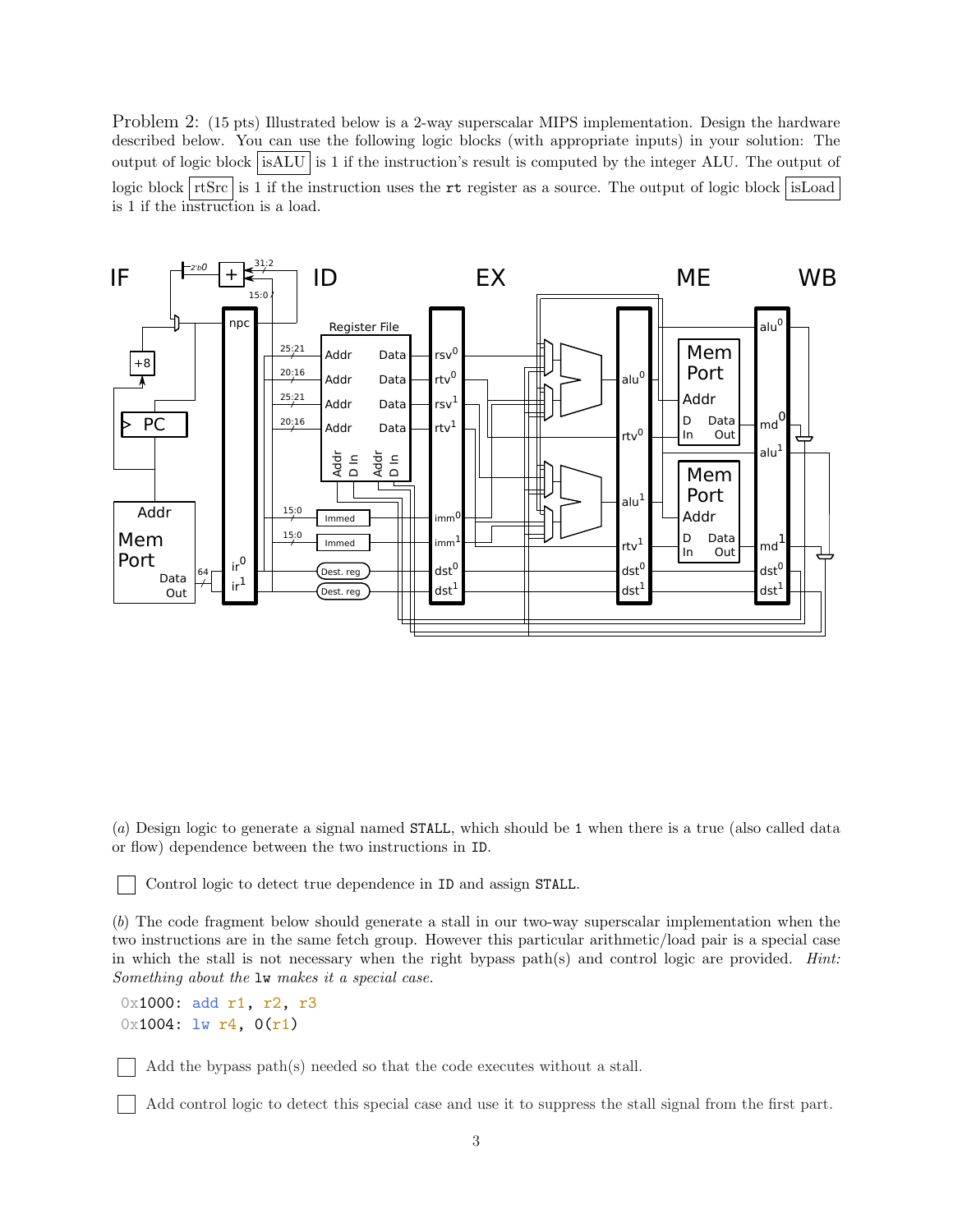Problem 3: (20 pts) Code producing the branch patterns shown below is to run on three systems, each with a different branch predictor. All systems use a  $2^{14}$  entry BHT. One system has a bimodal predictor. one system has a local predictor with a 12-outcome local history, and one system has a global predictor with a 12-outcome global history.

(*a*) Branch behavior is shown below. The r outcomes for branch B2 are random and are modeled by a Bernoulli random variable with  $p = .25$  (taken probability is .25). Answer each question below, the answers should be for predictors that have already warmed up.

|  |  |  | B1: T N T T T N T N T T T N   |  |  |  |
|--|--|--|-------------------------------|--|--|--|
|  |  |  | B2: T N T T T N T N T T T N   |  |  |  |
|  |  |  | B3: T T T T T T T T T T T T T |  |  |  |

What is the accuracy of the bimodal predictor on branch B1?

What is the approximate accuracy of the bimodal predictor on branch  $B2$ ? Explain.

What is the minimum local history size needed to predict B1 with  $100\%$  accuracy? Ignore branch B2 for this question.

What is the accuracy of the local predictor on branch B2, ignoring the effect of B1?  $\Box$  Explain.

Describe a situation in which branch B2 is mispredicted using the local predictor due to the effect of B1. The low bits of the address of B1 and B2 are different so there is no chance of a BHT collision. How frequently do such mispredictions occur? *Grading Note: The original exam and the Spring 2014 homework question did not include the statement about the low address bits.*

How many possible GHR values will be present when predicting branch B3? It's okay to show patterns that include r's, but indicate how many of each pattern there are.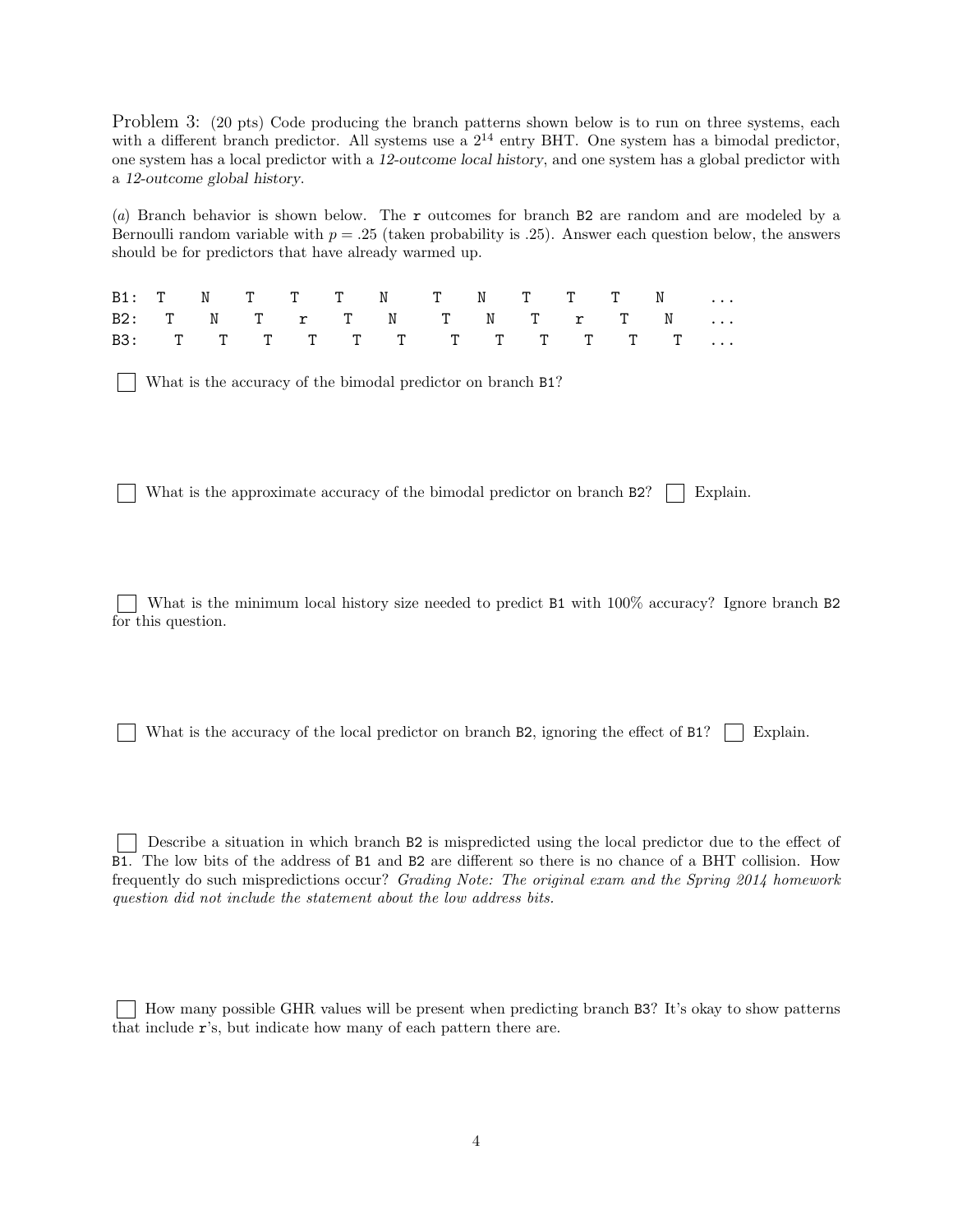Problem 3, continued: Recall that the local predictor uses a 12-outcome local history and a  $2^{14}$ -entry BHT.

(*b*) Draw a diagram of the local predictor hardware used for making a prediction but omit the hardware for updating the predictor. The input to your hardware should be PC, and output should be a 1-bit quantity (0 for not-taken, 1 for taken).

- Be sure to show the BHT and PHT.
- Assume that PC is the address of a branch. (That is, don't worry about detecting non-branch instructions.)
- Don't predict the target, just the direction (taken or not-taken).

Local predictor hardware for predicting branch direction.

Label wires with bit ranges (*e.g.* 31:26) or number of bits, as appropriate.

(*c*) How much memory is needed to implement the local predictor. Only include storage for predicting the branch direction, do not include storage for predicting the branch target.

Storage needed to implement local predictor.  $\Box$  Indicate unit.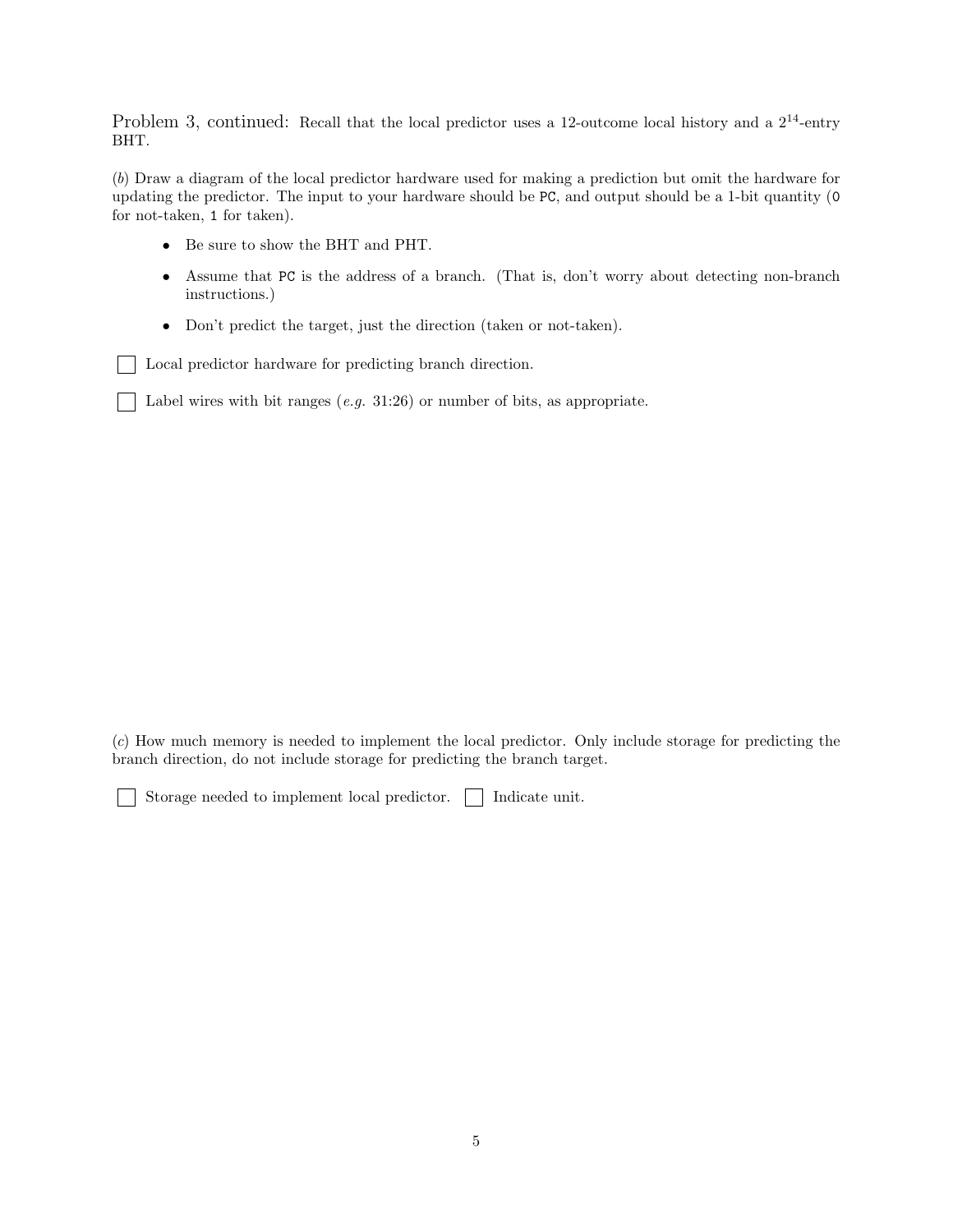Problem 4: (20 pts) The diagram below is for an 8-way set-associative cache. Hints about the cache are provided in the diagram and also in the address bit categorization just below the diagram.

(*a*) Answer the following, formulæ are fine as long as they consist of grade-time constants.

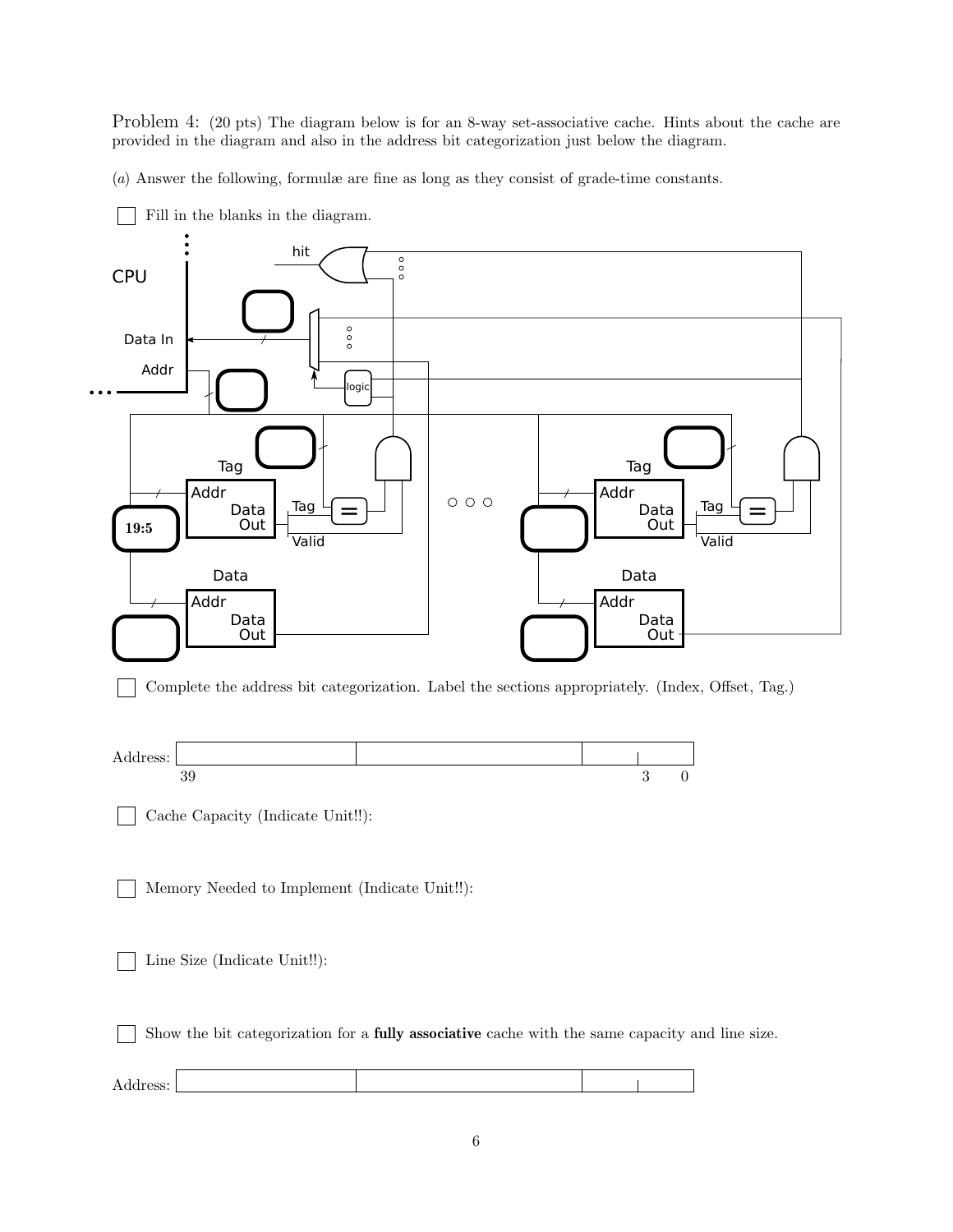Problem 4, continued: The problems on this page are **not** necessarily based on the cache from the previous page. The code in the problems below run on a  $4 \text{ MiB}$  ( $2^{22}$  byte) 4-way set-associative cache with a line size of 256 bytes.

Each code fragment starts with the cache empty; consider only accesses to the arrays.

(*b*) Find the hit ratio executing the code below.

```
Complex sum = \{0,0\};
Complex a = 0x2000000; // sizeof(Complex) == 16 Each element loaded with 1 load insn.
int i;
int ILIMIT = 1 << 11; // = 2^{11}for (i=0; i<ILIMIT; i++) sum += a[ i ];
```
What is the hit ratio running the code above? Show formula and briefly justify.

(*c*) Find the smallest value for ASIZE that will minimize the hit ratio (make things as bad as they can get) of the code below.

```
struct Some_Struct {
 double val; // sizeof(double) = 8
 double norm_val;
 double a[ASIZE]; };
 const int BSIZE = 1 \leq 10;
 Some_Struct *b;
 for ( int i = 0; i < BSIZE; i++) sum += b[i].val;for ( int i = 0; i < BSIZE; i++) b[i].norm_val = b[i].val / sum;
```
Smallest value of ASIZE to minimize hit ratio: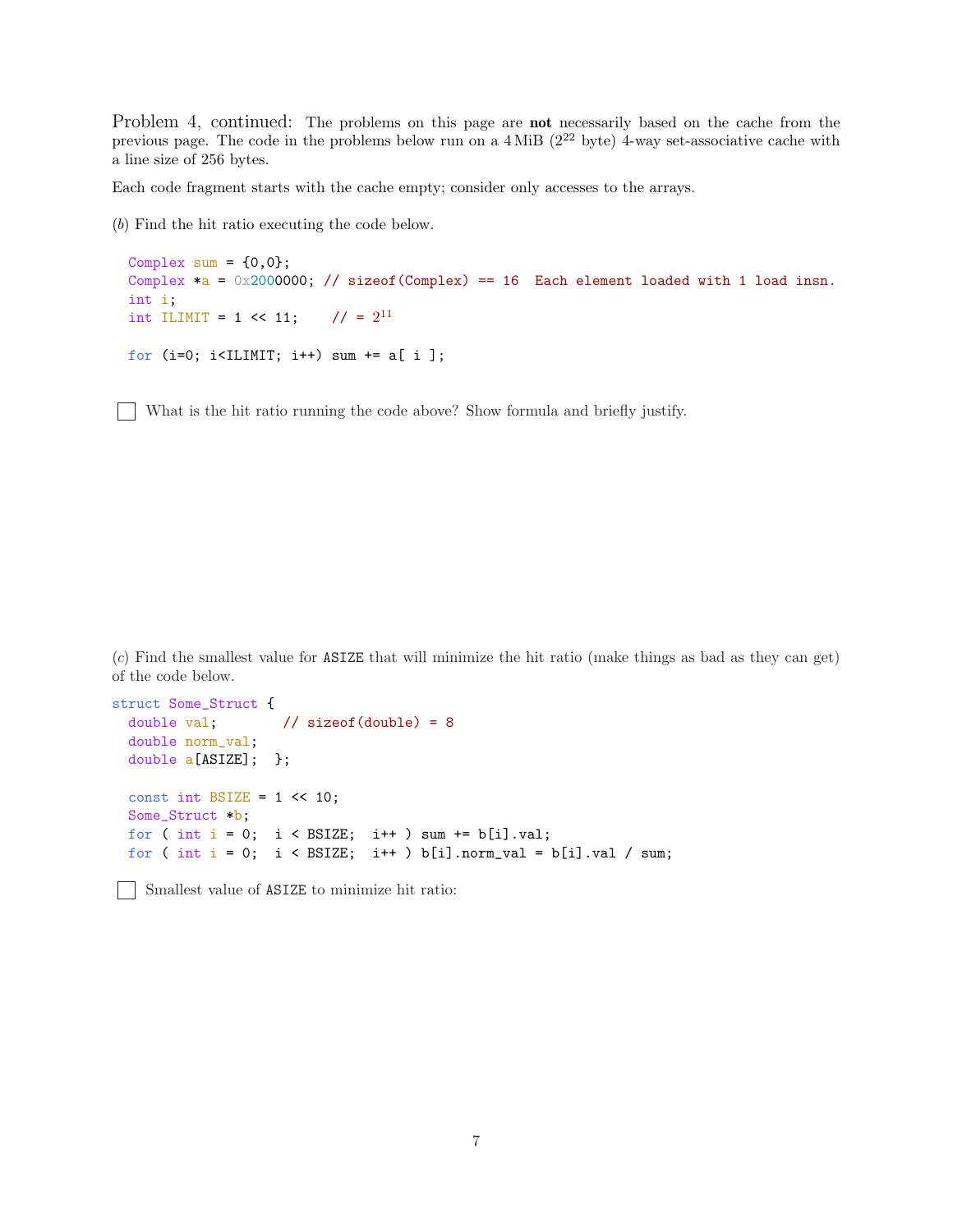Problem 5: (25 pts) Answer each question below.

(*a*) Indicate whether each feature below is a feature of an ISA or the feature of an implementation.

Number of stages in pipeline. Circle One: ISA or Implementation

Number of integer registers. Circle One: ISA or Implementation

Number of bits in an integer register. Circle One: ISA or Implementation

Whether an adjacent pair of instructions, such as add  $r1, r2, r3$ ; sub  $r4, r1, r2$  will generate a stall. Circle One: ISA or Implementation

(*b*) Describe the problem with each of the following MIPS code fragments.

| Problem with fragment below: addi r1, r2, 0x123456

Problem with code execution on our FP pipeline. add.s f1, f2, f3 IF ID A1 A2 A3 A4 WF sub.s f4, f1, f5 IF ID A1 A2 A3 A4 WF

**Problem with code execution on our 5-stage pipeline.**  $lw$  r1,  $2(r3)$  IF ID EX ME WB beq r1, r4 TARG IF ID EX ME WB xor r6, r7, r8 IF ID EX ME WB TARG: add r9, r10, r11 IF ID EX ME WB